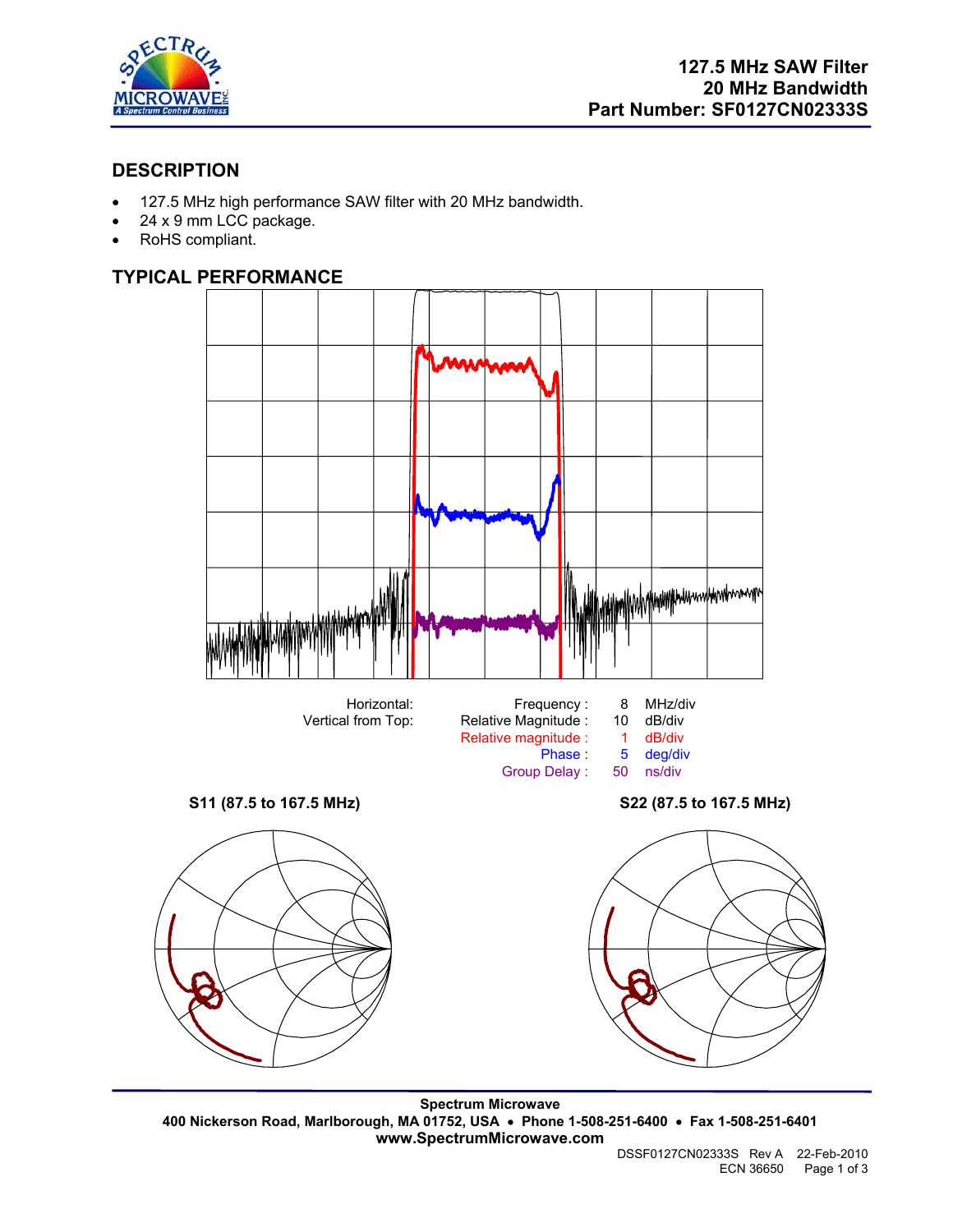

### **SPECIFICATION**

| Parameter                                      | <b>Min</b>               | <b>TVD</b> | <b>Max</b> | <b>Units</b> |
|------------------------------------------------|--------------------------|------------|------------|--------------|
| Center Frequency (Fc) <sup>1</sup>             |                          | 127.50     |            | <b>MHz</b>   |
| Insertion Loss <sup>2</sup>                    |                          | 19.8       | 22.0       | dB           |
| Amplitude Ripple (118 to 137 MHz) at 23C       |                          | 0.8        | 1.2        | $dB$ p-p     |
| Phase Linearity (118 to 137 MHz) at 23C        |                          | 4          | 8          | deg p-p      |
| Group Delay Deviation (118 to 137 MHz) at 23C  |                          | 35         | 100        | ns p-p       |
| Amplitude Ripple (118 to 137 MHz) <sup>4</sup> | $\overline{\phantom{a}}$ | 1.4        | 2.0        | $dB$ $p-p$   |
| 3 dB Bandwidth <sup>3</sup>                    | 20.75                    | 20.95      |            | <b>MHz</b>   |
| 35 dB Bandwidth <sup>3</sup>                   |                          | 22.17      | 22.38      | <b>MHz</b>   |
| Rejection at 139.8 MHz <sup>3</sup>            | 35                       | 50         |            | dB           |
| Ultimate Rejection <sup>3</sup>                | 40                       | 53         |            | dB           |
| <b>Absolute Delay</b>                          |                          | 2.14       | 2.20       | <b>us</b>    |
| System Source and Load Impedance               |                          | 50         |            | Ω            |

Notes: 1. Center frequency = (Lower 3dB value + Upper 3dB value)/2.

- 2. Insertion Loss is defined as the minimum loss value within the passband.
- 3. Parameters are measured relative to the Insertion Loss.
- 4. Parameter is measured over the operating temperature range.

## **MAXIMUM RATINGS**

| <b>Parameter</b>                   |     | wax |                     |
|------------------------------------|-----|-----|---------------------|
| Storage Temperature Range          | -40 | 85  | $\sim$              |
| <b>Operating Temperature Range</b> | -40 | 85  | $\hat{\phantom{a}}$ |
| Input Power Level                  | -   | 13  | dBm                 |

#### **MATCHING CIRCUIT**



Notes:

- 1. Recommend 2% tolerance matching components.
- 2. Optimum values may differ from these when using a different fixture or board layout. The values shown here are intended as a guide only.

**Spectrum Microwave 400 Nickerson Road, Marlborough, MA 01752, USA** • **Phone 1-508-251-6400** • **Fax 1-508-251-6401 www.SpectrumMicrowave.com**